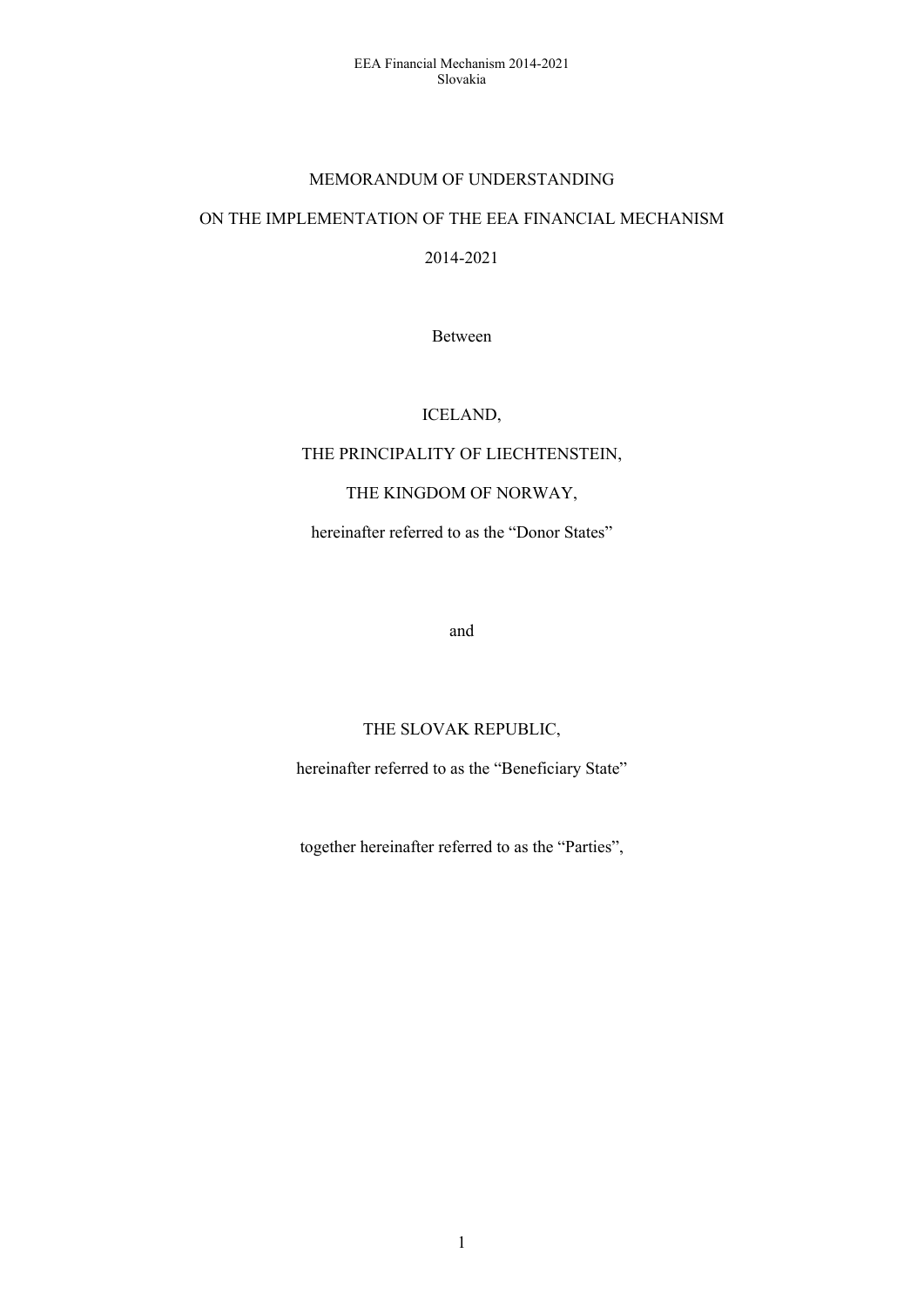WHEREAS Protocol 38c to the EEA Agreement, incorporated into the EEA Agreement by the Agreement between the European Union, Iceland, the Principality of Liechtenstein and the Kingdom of Norway on the EEA Financial Mechanism 2014-2021, establishes a financial mechanism (hereinafter referred to as the "EEA Financial Mechanism 2014-2021") through which the Donor States will contribute to the reduction of economic and social disparities in the European Economic Area;

WHEREAS the EEA Financial Mechanism 2014-2021 aims to strengthen relations between the Donor States and the Beneficiary State to the mutual benefit of their peoples;

WHEREAS by decision of the Standing Committee of the EFTA States No. 2/2016/SC of 2 June 2016 the Donor States have given the Financial Mechanism Committee, established by a decision of the Standing Committee of the EFTA States No. 4/2004/SC of 3 June 2004, a mandate to manage the EEA Financial Mechanism 2014-2021;

WHEREAS the enhanced co-operation between the Donor States and the Beneficiary State will contribute to securing a stable, peaceful and prosperous Europe, based on good governance, democratic institutions, the rule of law, respect for human rights and sustainable development;

WHEREAS the Parties agree to establish a framework for cooperation in order to ensure the effective implementation of the EEA Financial Mechanism 2014-2021;

HAVE AGREED on the following:

### **Article 1 Objectives**

1. The overall objectives of the EEA Financial Mechanism 2014-2021 are to contribute to the reduction of economic and social disparities in the European Economic Area and to the strengthening of bilateral relations between the Donor States and the Beneficiary States through financial contributions in the priority sectors listed in paragraph 2. Accordingly, the Parties to this Memorandum of Understanding shall endeavour to select for funding programmes that contribute to the achievement of these objectives.

2. The financial contributions shall be available in the following priority sectors:

(a) Innovation, research, education and competitiveness;

(b) Social inclusion, youth employment and poverty reduction;

- (c) Environment, energy, climate change and low carbon economy;
- (d) Culture, civil society, good governance, fundamental rights and freedoms; and
- (e) Justice and home affairs.

#### **Article 2 Legal Framework**

This Memorandum of Understanding shall be read in conjunction with the following documents which, together with this Memorandum of Understanding, constitute the legal framework of the EEA Financial Mechanism 2014-2021:

- (a) Protocol 38c to the EEA Agreement on the EEA Financial Mechanism 2014-2021;
- (b) the Regulation on the implementation of the EEA Financial Mechanism 2014-2021 (hereinafter referred to as the "Regulation") issued by the Donor States in accordance with Article 10.5 of Protocol 38c;
- (c) the programme agreements that will be concluded for each programme; and
- (d) any guidelines adopted by the Financial Mechanism Committee in accordance with the Regulation.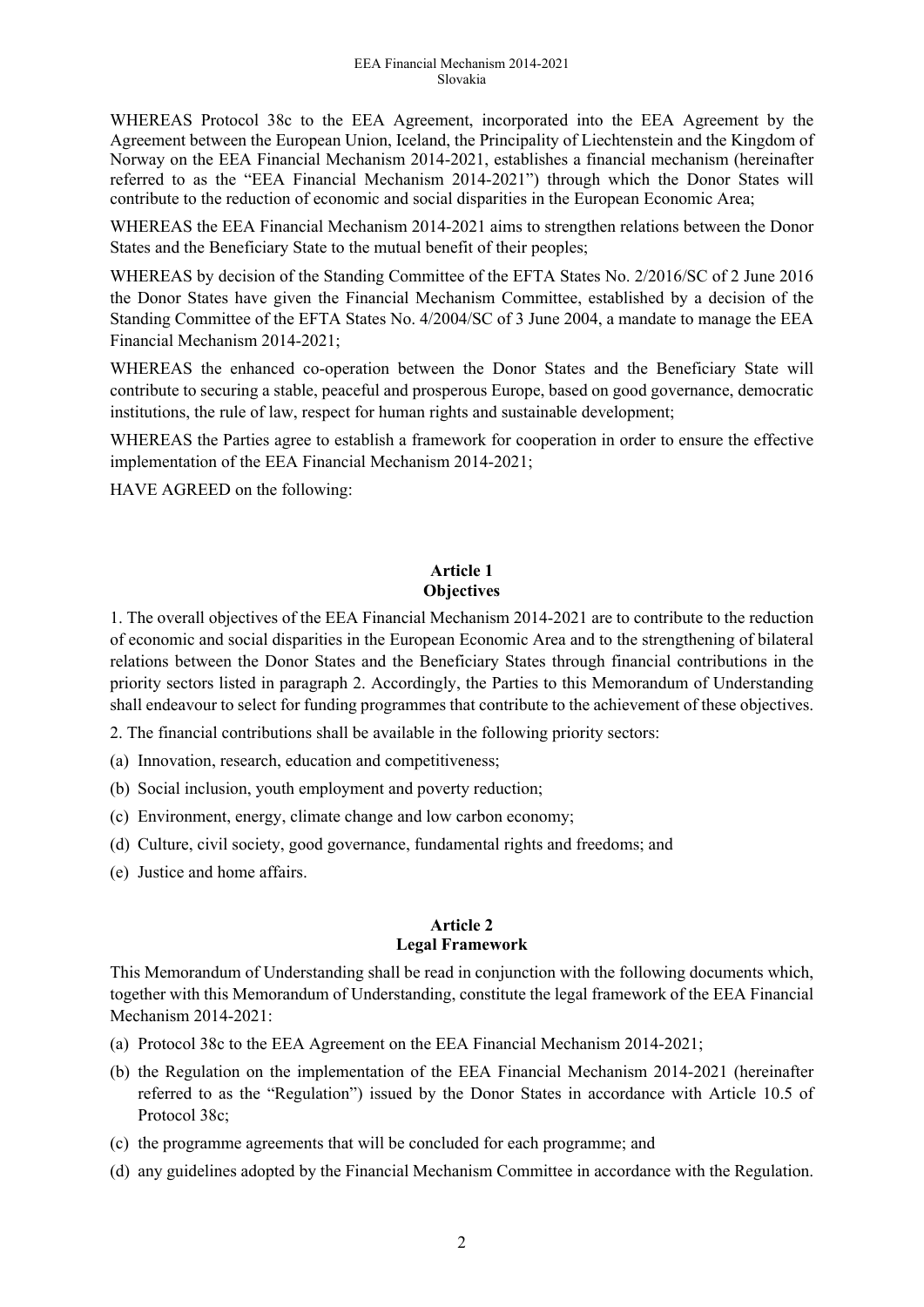#### **Article 3 Financial Framework**

1. In accordance with Article 2.1 of Protocol 38c, the total amount of the financial contribution is  $\epsilon$ 1,548,150,000 in annual tranches of  $\epsilon$  221,160,000 over the period running from 01/05/2014 to 30/04/2021, inclusive.

2. In accordance with Article 6 of Protocol 38c, a total of  $\epsilon$  54,900,000 shall be made available to the Beneficiary State over the period referred to in Paragraph 1.

3. In accordance with Article 3.2.b) of Protocol 38c, 10.00 % of the total amount referred to in paragraph 2 shall be set aside for a fund for civil society.

4. In accordance with Article 10.4 of Protocol 38c and Article 1.9 of the Regulation, the management costs of the Donor States shall be covered by the overall amount referred to above. Further provisions to this effect are set out in the Regulation. The net amount of the allocation to be made available to the Beneficiary State is  $\epsilon$  50,782,500.

#### **Article 4 Roles and responsibilities**

1. The Donor States shall make funds available in support of eligible programmes proposed by the Beneficiary State and agreed on by the Financial Mechanism Committee within the priority sectors listed in Article 3.1 of Protocol 38c and the programme areas listed in the Annex to Protocol 38c. The Donor States and the Beneficiary State shall cooperate on the preparation of concept notes defining the scope and planned results for each programme.

2. The Beneficiary State shall assure the full co-financing of programmes that benefit from support from the EEA Financial Mechanism 2014-2021 in accordance with Annex B and the programme agreements.

3. The Financial Mechanism Committee shall manage the EEA Financial Mechanism 2014-2021 and take decisions on the granting of financial assistance in accordance with the Regulation.

4. The Committee shall be assisted by the Financial Mechanism Office (hereinafter referred to as the "FMO"). The FMO shall be responsible for the day-to-day operations of the EEA Financial Mechanism 2014-2021 and shall serve as a contact point.

#### **Article 5 Designation of authorities**

The Beneficiary State has authorised a National Focal Point to act on its behalf. The National Focal Point shall have the overall responsibility for reaching the objectives of the EEA Financial Mechanism 2014-2021 as well as for the implementation of the EEA Financial Mechanism 2014-2021 in the Beneficiary State in accordance with the Regulation. In accordance with Article 5.2 of the Regulation, the National Focal Point, the Certifying Authority, the Audit Authority, and the Irregularities Authority are designated in Annex A.

### **Article 6 Multi-annual Programming Framework**

1. In accordance with Article 2.5 of the Regulation, the Parties have agreed on an implementation framework consisting of the following financial and substantive parameters:

(a) a list of agreed programmes and the financial contribution from the EEA Financial Mechanism 2014-2021 by programme;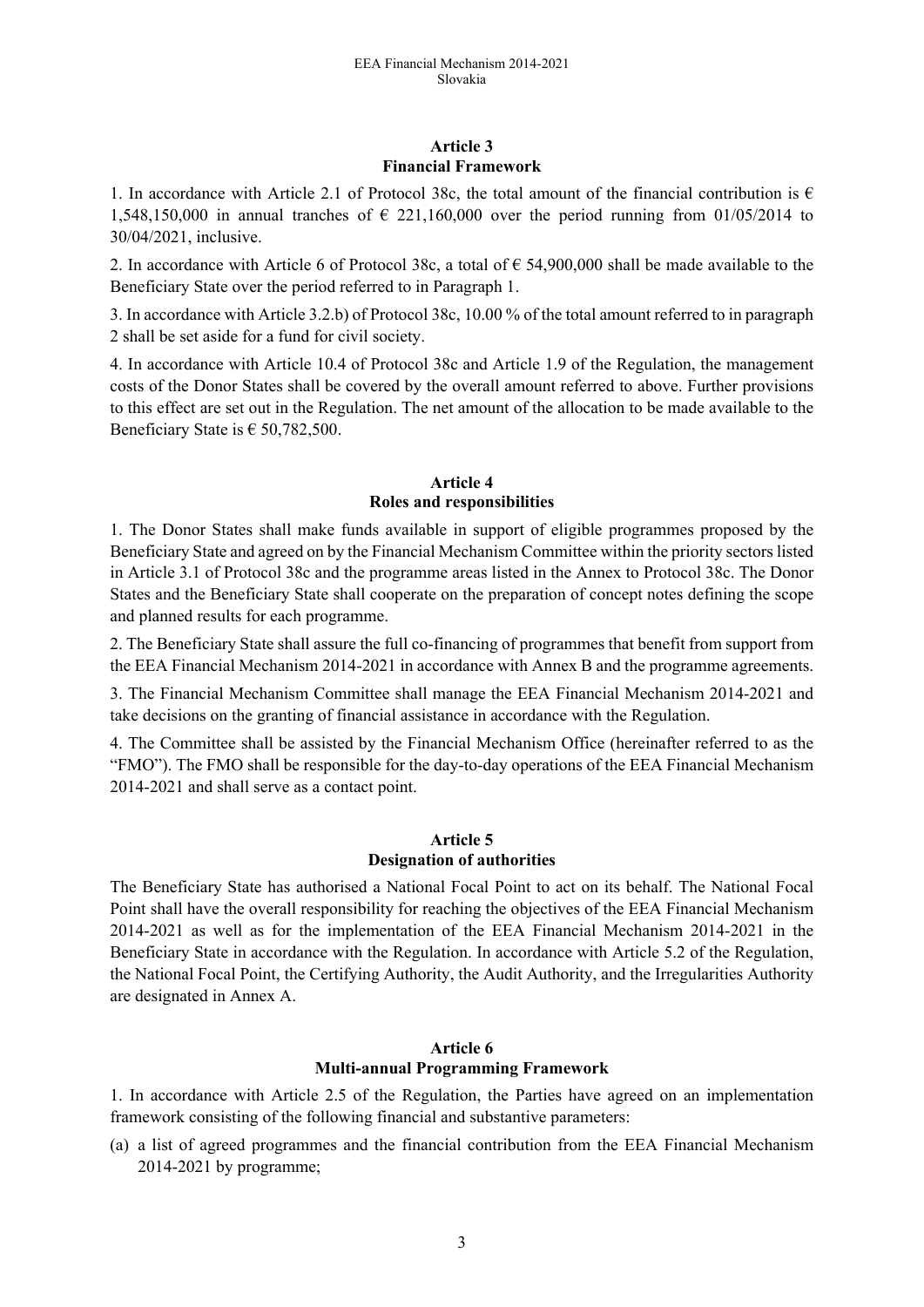- (b) identification of programmes, their objective, their main focus, as appropriate, the grant rate by programme, the bilateral ambitions as well as any specific concerns relating to target groups, geographical areas or other issues;
- (c) identification of programme operators, as appropriate;
- (d) identification of Donor Programme Partners, as appropriate;
- (e) identification of International Partner Organisations, as appropriate;
- (f) identification of pre-defined projects to be included in relevant programmes.
- 2. The implementation framework is outlined in Annex B.

#### **Article 7**

#### **Fund for bilateral relations**

In accordance with Article 4.6 of the Regulation the Beneficiary State shall set aside funds to strengthen bilateral relations between the Donor States and the Beneficiary State. The National Focal Point shall manage the use of the fund for bilateral relations and shall establish a Joint Committee for Bilateral Funds in accordance with Article 4.2 of the Regulation.

### **Article 8 Annual meetings**

In accordance with Article 2.7 of the Regulation an annual meeting shall be held between the FMC and the National Focal Point. The annual meeting shall allow the FMC and the National Focal Point to examine progress achieved over the previous reporting period and agree on any necessary measures to be taken. The annual meeting shall provide a forum for discussion of issues of bilateral interest.

### **Article 9**

### **Modification of the annexes**

Annex A and B may be amended through an exchange of letters between the FMC and the National Focal Point.

### **Article 10 Control and Access to Information**

The Financial Mechanism Committee, the EFTA Board of Auditors and their representatives have the right to carry out any technical or financial mission or review they consider necessary to follow the planning, implementation and monitoring of programmes and projects as well as the use of funds. The Beneficiary State shall provide all necessary assistance, information and documentation.

#### **Article 11 Governing Principles**

1. The implementation of this Memorandum of Understanding shall in all aspects be governed by the Regulation and subsequent amendments thereof.

2. The objectives of the EEA Financial Mechanism 2014-2021 shall be pursued in the framework of close co-operation between the Donor States and the Beneficiary State. The Parties agree to apply the highest degree of transparency, accountability and cost efficiency as well as the principles of good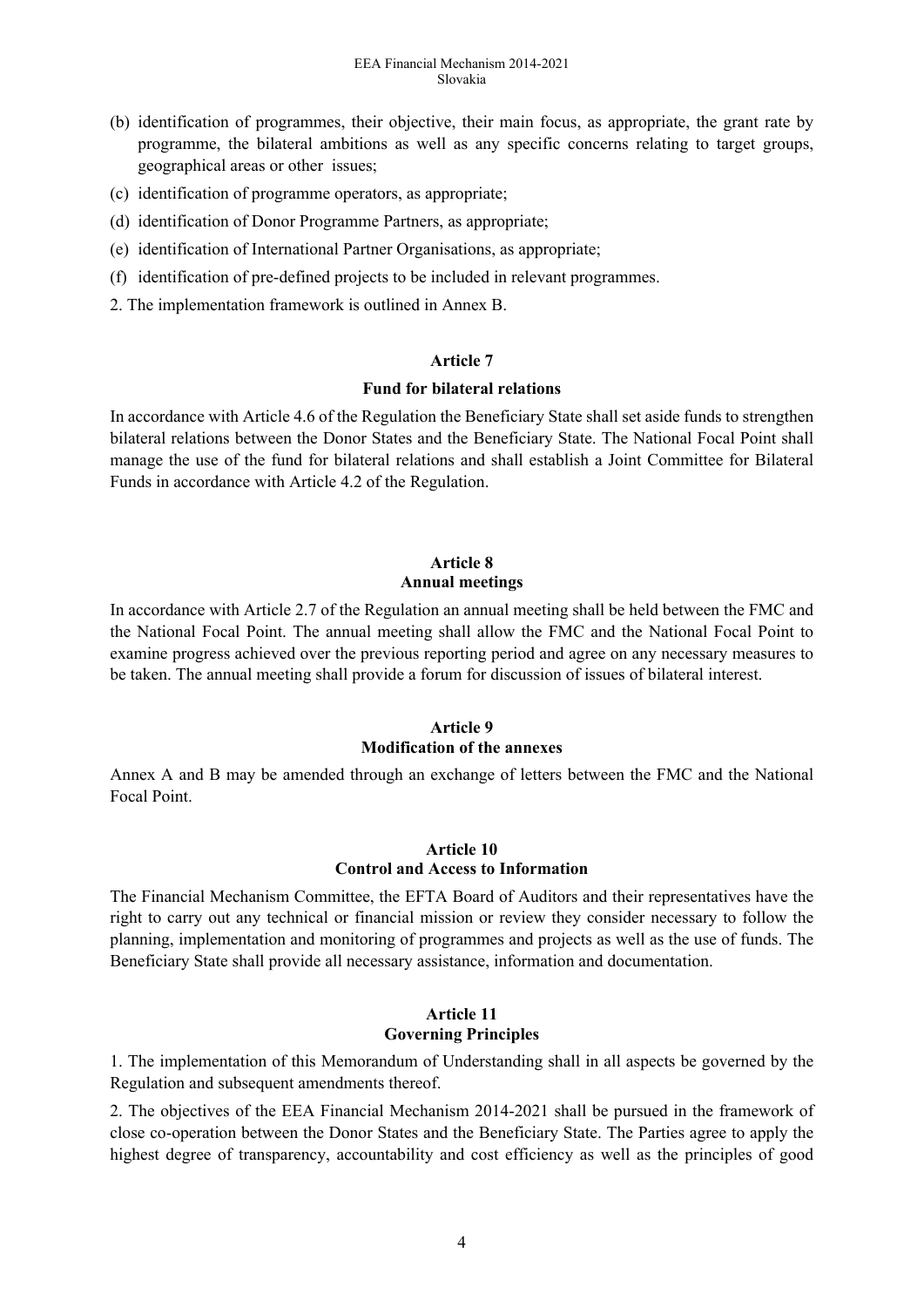#### EEA Financial Mechanism 2014-2021 Slovakia

governance, partnership and multi-level governance, sustainable development, gender equality and equal opportunities in all implementation phases of the EEA Financial Mechanism 2014-2021.

3. The Beneficiary State shall take proactive steps in order to ensure adherence to these principles at all levels involved in the implementation of the EEA Financial Mechanism 2014-2021.

4. No later than 31/12/2020, the Parties to this Memorandum of Understanding shall review progress in the implementation of this Memorandum of Understanding and thereafter agree on reallocations within and between the programmes, where appropriate. The conclusion of this review shall be taken into account by the National Focal Point when submitting the proposal on the reallocation of the reserve referred to in Article 1.11 of the Regulation.

#### **Article 12 Entry into Force**

This Memorandum of Understanding shall enter into force on the day after the date of its last signature.

\*\*\*\*\*\*\*\*

This Memorandum of Understanding is signed in four originals in the English Language.

For Iceland For the Slovak Republic

Signed in Brussels on 25/11/2016 Signed in Bratislava on 28/11/2016

...................................................................... ......................................................................

Signed in Brussels on 25/11/2016 For the Principality of Liechtenstein

......................................................................

Signed in Bratislava on 28/11/2016 For the Kingdom of Norway

......................................................................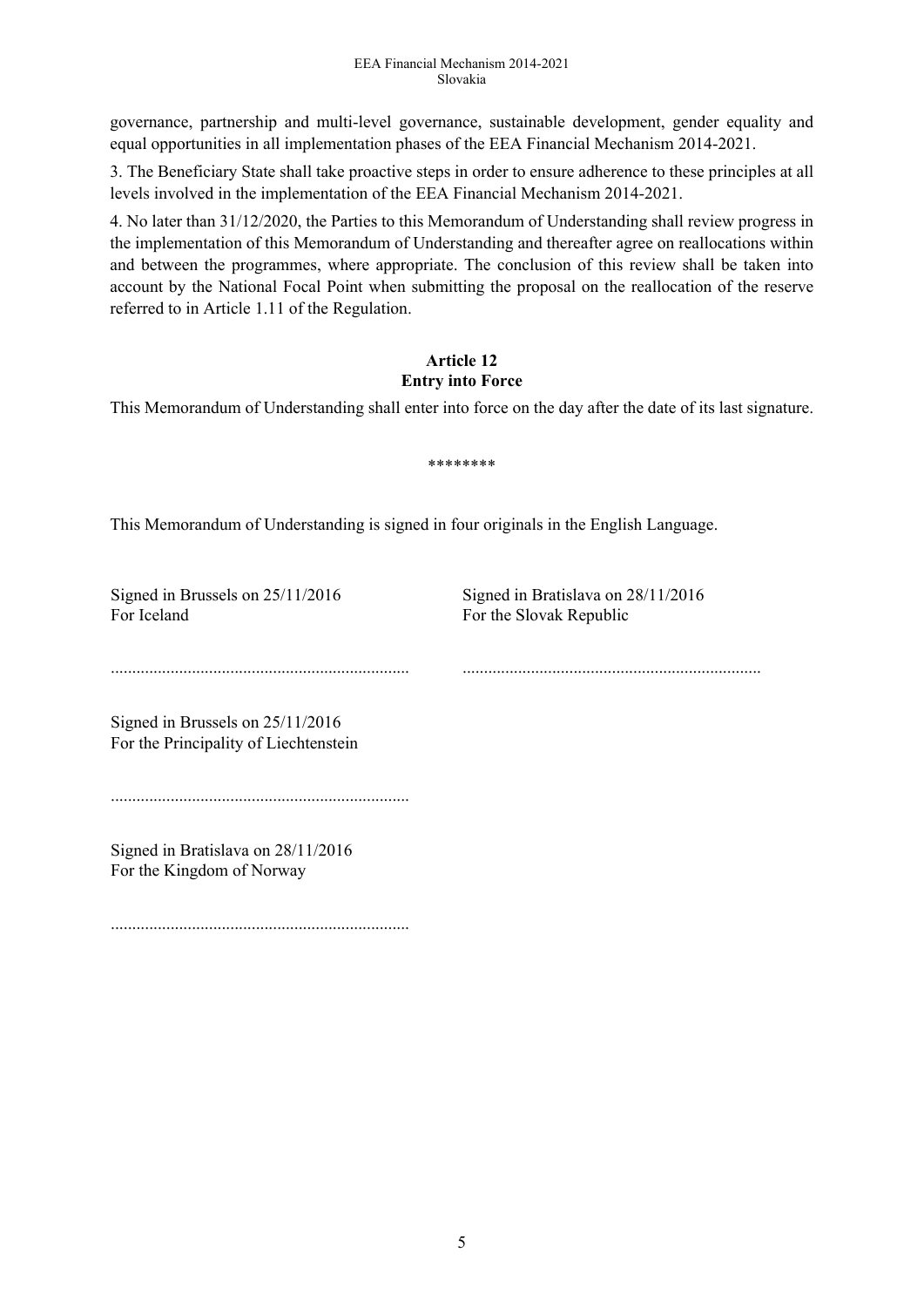## ANNEX A

# **National management and control structures**

### **1. National Focal Point**

The Department of EEA and Norway Grants in the Ministry of Investments, Regional Development and Informatization of the Slovak Republic shall act as the National Focal Point.

The Department of EEA and Norway Grants, within the Section of Financial Programmes, is directly subordinated to the Minister of Investments, Regional Development and Informatization of the Slovak Republic, who shall act as the Head of the National Focal Point.

The roles and responsibilities of the National Focal Point are stipulated in the Regulation, in particular Article 5.3 thereof.

#### **2. Certifying Authority**

The Section of European Funds of the Ministry of Finance of the Slovak Republic shall act as the Certifying Authority

The Head of the Certifying Authority is the Director General of the Section of European Funds. The Certifying Authority reports directly to State Secretary II.

The roles and responsibilities of the Certifying Authority are stipulated in the Regulation, in particular Article 5.4 of the Regulation

#### **3. Audit Authority**

The Section of Audit and Control of the Ministry of Finance of the Slovak Republic shall act as the Audit Authority.

The Head of the Audit Authority is the Director General of the Section of Audit and Control. The Director General of the Section of Audit and Control is directly subordinated to the Minister of Finance. The Section of Audit and Control is independent and functionally separated from the Certifying Authority, other administrative units of the Ministry of Finance of the Slovak Republic, and other bodies involved in the implementation of the Financial Mechanism.

The roles and responsibilities of the Audit Authority are stipulated in the Regulation, in particular Article 5.5 thereof.

The Audit Authority shall be functionally independent of the National Focal Point and the Certifying Authority.

#### **4. Irregularities Authority**

The Section of European Funds of the Ministry of Finance of the Slovak Republic (Certifying Authority) shall be responsible for the preparation and submission of irregularities reports to the FMC.

The Head of the Irregularities Authority is the Director General of the Section of European Funds. The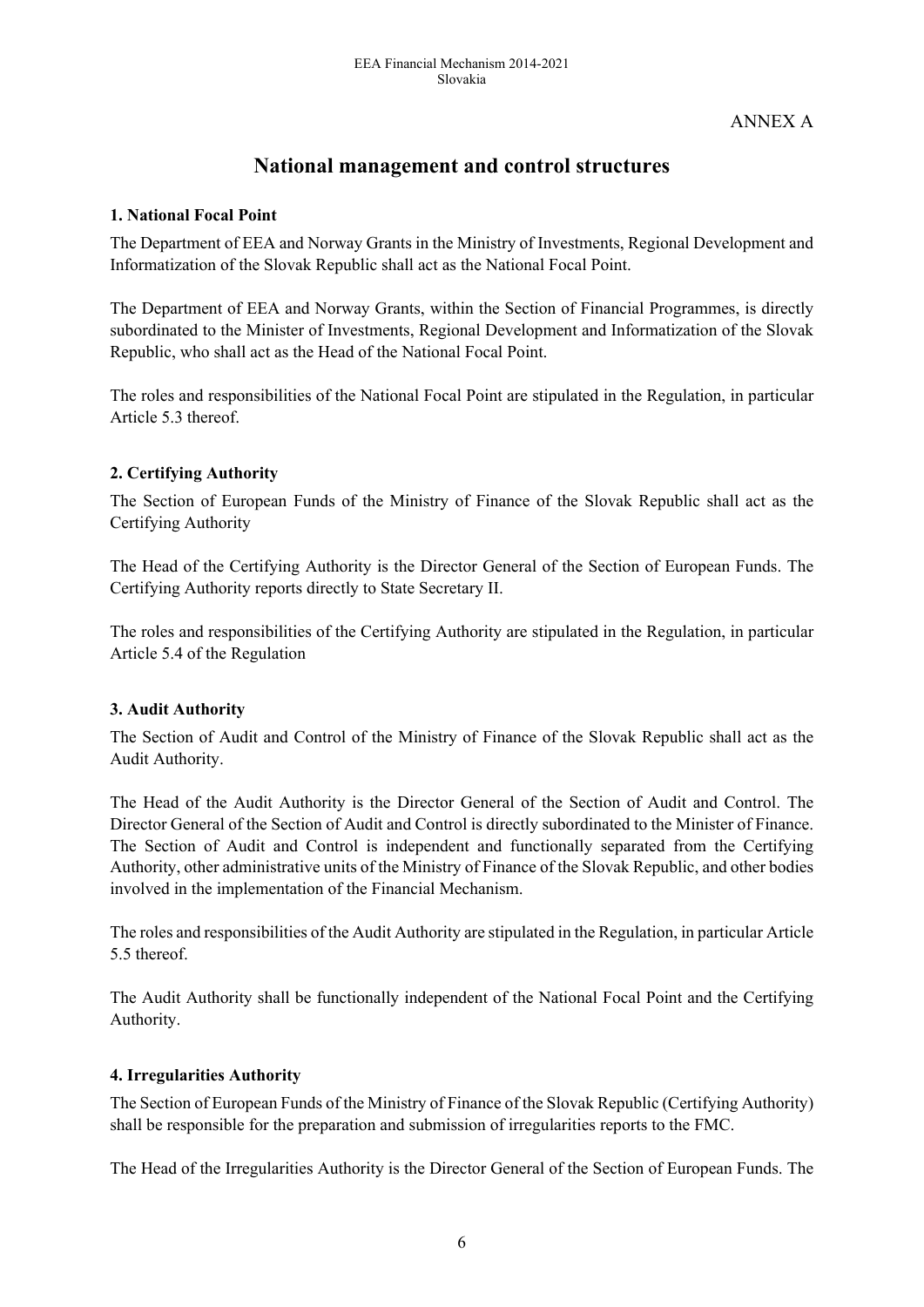Section of European Funds of the Ministry of Finance of the Slovak Republic reports directly to State Secretary II.

The roles and responsibilities of the Irregularities Authority are stipulated in the Regulation, in particular Article 12.3 thereof.

### **5. Strategic Report**

In accordance with Article 2.6 of the Regulation, the National Focal Point shall annually submit to the FMC a Strategic Report on the implementation of the EEA Financial Mechanism 2014-2021 in the Beneficiary State. The Strategic Report shall be submitted to the FMC at least two months before the annual meeting unless otherwise agreed.

### **6. Organigram**

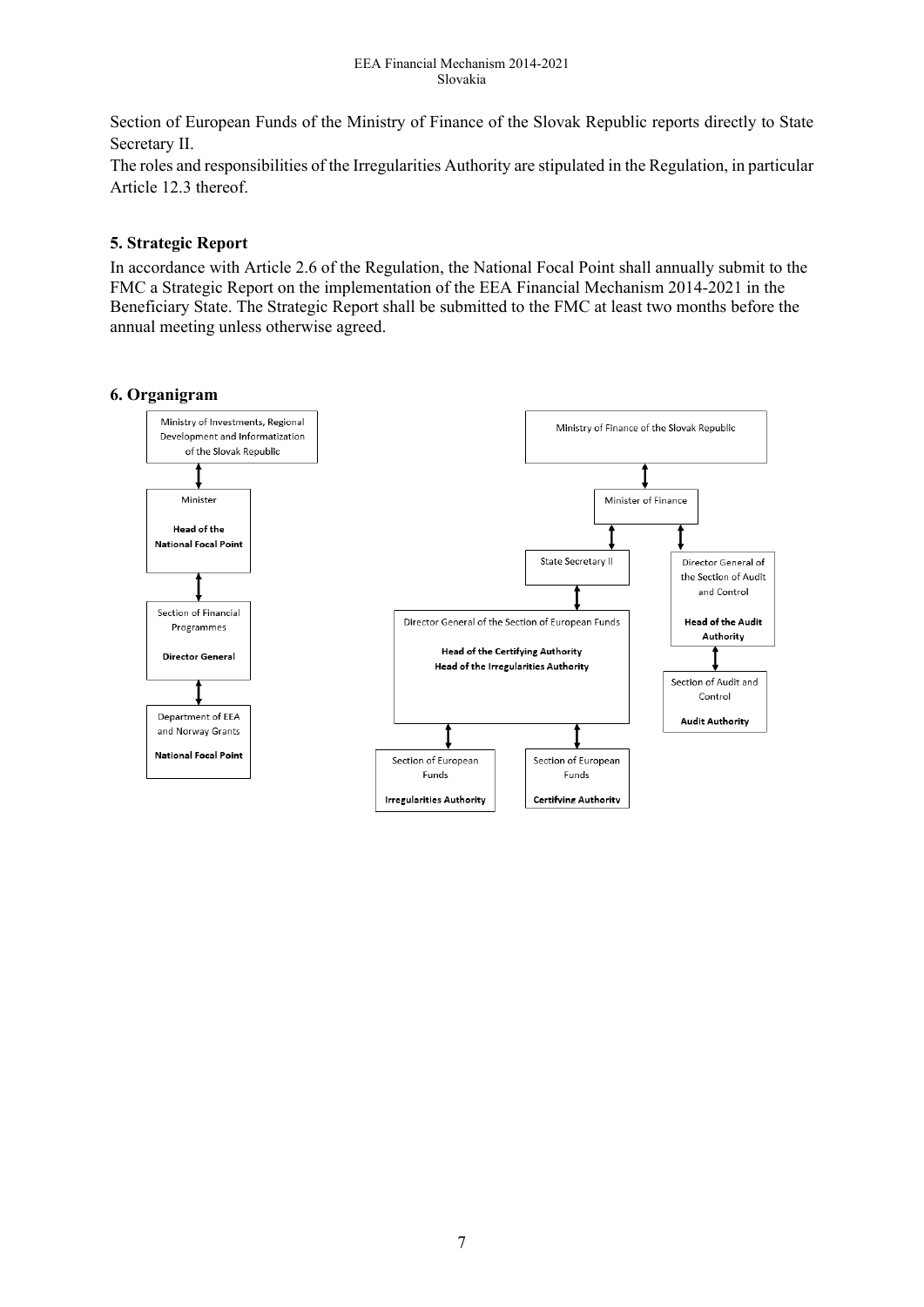## ANNEX B

# **Implementation framework**

In accordance with Article 2.5 of the Regulation, the Parties to this Memorandum of Understanding have agreed on an implementation framework outlined in this annex.

#### **1. Financial parameters of the implementation framework**

|                | <b>Slovakia</b>                                                                       | <b>EEA</b> Grants    | <b>National</b> |
|----------------|---------------------------------------------------------------------------------------|----------------------|-----------------|
|                |                                                                                       | contribution         | contribution    |
|                | <b>Programmes</b>                                                                     |                      |                 |
| 1              | Business Development, Innovation and SMEs                                             | $\epsilon$ 6,000,000 | € 1,058,824     |
| 2              | Climate Change Mitigation and Adaptation                                              | € 5,000,000          | € 882,353       |
| 3              | Cultural Entrepreneurship, Cultural Heritage and Cultural<br>Cooperation              | € 19,611,000         | € 3,460,765     |
| $\overline{4}$ | Cross-border Cooperation / Good Governance, Accountable<br>Institutions, Transparency | $\in$ 8,500,000      | € 1,500,000     |
| 5              | Civil Society                                                                         | $\in$ 9,750,000      | N/A             |
|                | <b>Other allocations</b>                                                              |                      |                 |
|                | Technical Assistance to the Beneficiary State (Art. 1.10)                             | € 823,500            | € 145,324       |
|                | Reserve $(Art. 1.11)$                                                                 | N/A                  | N/A             |
|                | Reserve for completion of projects under FM 2009-2014 (Art.<br>1.12)                  | N/A                  | N/A             |
|                | Fund for bilateral relations (Art. 4.6.1)                                             | € 1,098,000          | $\epsilon$ 0    |
|                | <b>Net allocation to Slovakia</b>                                                     | € 50,782,500         | € 7,047,265     |

### **2. Specific concerns**

Bilateral relations between the Donor States and the Slovak Republic shall be strengthened with the aim of stimulating and developing long-term cooperation within all areas listed in the Annex to Protocol 38c. It is also an ambition to strengthen bilateral cooperation at political level and European level in areas of common interest.

### **3. Substantive parameters of the implementation framework**

The programmes described below are to be implemented subject to the approval of the FMC, in accordance with Article 6.3 of the Regulation.

#### **A. Programme Business Development, Innovation and SMEs**

| Programme objective:<br>Programme grant:<br>Programme co-financing:<br>Programme Operator: | Increased value creation and sustainable growth<br>$\epsilon$ 6,000,000<br>€ 1,058,824<br>Research Agency                                                                                    |
|--------------------------------------------------------------------------------------------|----------------------------------------------------------------------------------------------------------------------------------------------------------------------------------------------|
| Donor Programme Partners(s):                                                               | Innovation Norway (IN)<br>Norwegian Agency for International Cooperation and Quality<br>Enhancement in Higher Education (DIKU)<br>National Agency for International Education Affairs (AIBA) |
| Programme area $(s)$ :                                                                     | Business Development, Innovation and SMEs                                                                                                                                                    |
|                                                                                            | Education, Scholarships, Apprenticeships and Youth<br>Entrepreneurship                                                                                                                       |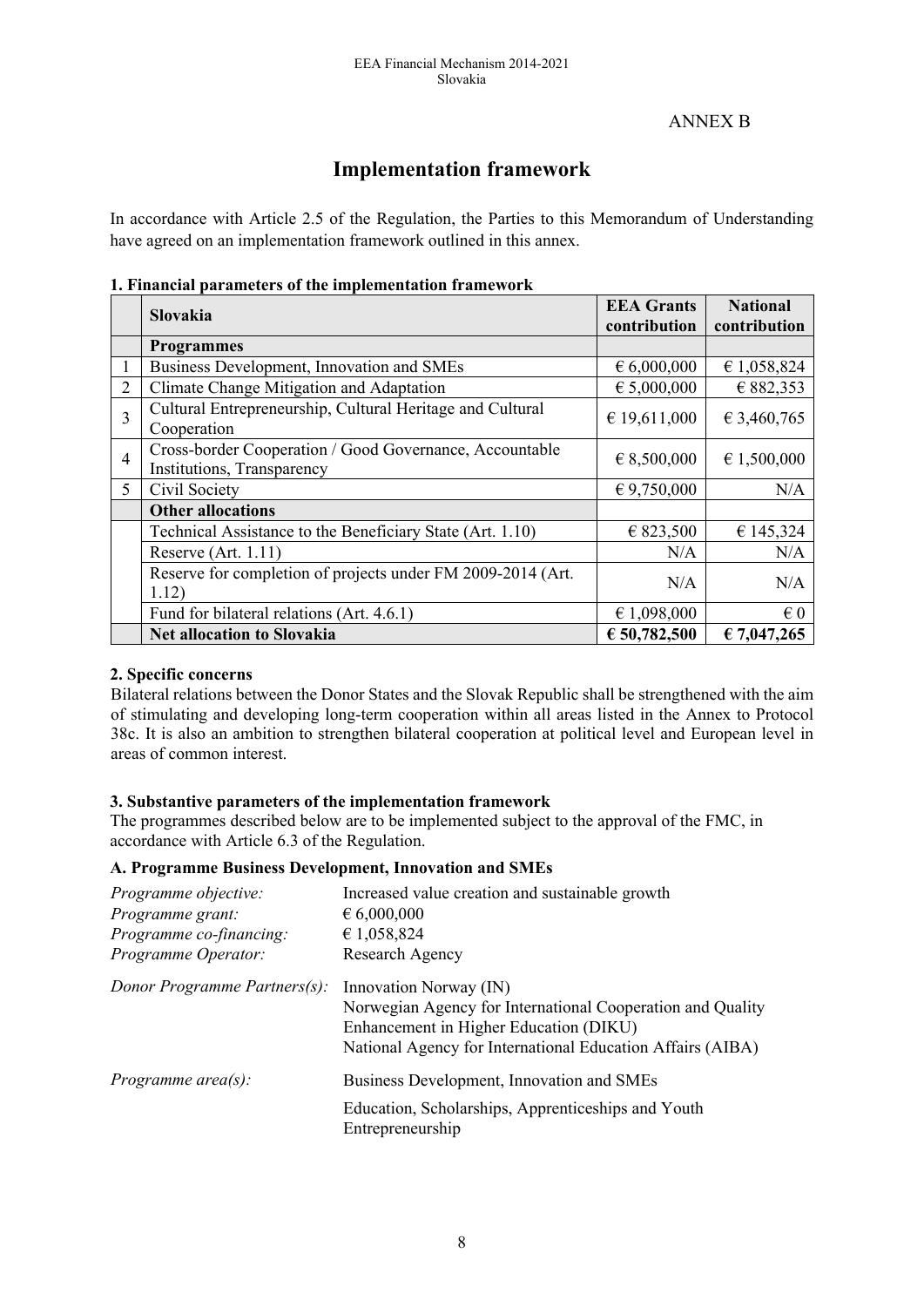| Special-concerns:    | The programme shall address the following main focus areas: Green<br>Industry Innovation, Welfare technology and Ambient Assisted<br>Living.                                                                                                                                                                                                                                                                                                                                                                                                                 |
|----------------------|--------------------------------------------------------------------------------------------------------------------------------------------------------------------------------------------------------------------------------------------------------------------------------------------------------------------------------------------------------------------------------------------------------------------------------------------------------------------------------------------------------------------------------------------------------------|
|                      | Up to 15% of the total eligible expenditure of the programme shall be<br>set aside for a component addressing "Education, Scholarships,<br>Apprenticeships and Youth Entrepreneurship"(PA3), which shall be<br>implemented in the form of a small grant scheme. The participation<br>of the Norwegian Agency for International Cooperation and Quality<br>Enhancement in Higher Education (DIKU) and the National Agency<br>for International Education Affairs (AIBA), as Donor Programme<br>Partners, shall be limited to this component of the programme. |
|                      | Measures implemented under this programme shall, inter alia,<br>address young and female entrepreneurs, as a priorititised target<br>group.                                                                                                                                                                                                                                                                                                                                                                                                                  |
| Bilateral ambitions: | $\epsilon$ 50,000 shall be allocated to the programme from the fund for<br>bilateral relations. This does not prevent the Joint Committee for<br>Bilateral Funds from allocating additional funds to the programme.                                                                                                                                                                                                                                                                                                                                          |

The programme will be implemented in conjunction with the programme Business Development, Innovation and SMEs implemented under the Norwegian Financial Mechanism 2014-2021.

### **B. Programme Climate Change Mitigation and Adaptation**

| Programme objective:         | Climate change mitigated and vulnerability to climate change<br>reduced                                                                                                                                             |
|------------------------------|---------------------------------------------------------------------------------------------------------------------------------------------------------------------------------------------------------------------|
| Programme grant:             | $\epsilon$ 5,000,000                                                                                                                                                                                                |
| Programme co-financing:      | € 882,353                                                                                                                                                                                                           |
| Programme Operator:          | Ministry of Environment of the Slovak Republic                                                                                                                                                                      |
| Donor Programme Partners(s): | Norwegian Water Resources and Energy Directorate (NVE)<br>Norwegian Directorate for Civil Protection and Emergency Planning<br>(DSB)<br>Norwegian Environment Agency (NEA)                                          |
| Programme area(s):           | Climate Change Mitigation and Adaptation                                                                                                                                                                            |
| Special-concerns:            | Not applicable                                                                                                                                                                                                      |
| Bilateral ambitions:         | $\epsilon$ 50,000 shall be allocated to the programme from the fund for<br>bilateral relations. This does not prevent the Joint Committee for<br>Bilateral Funds from allocating additional funds to the programme. |

The programme will be implemented in conjunction with the programme Climate Change Mitigation and Adaptation implemented under the Norwegian Financial Mechanism 2014-2021.

## **C. Programme Cultural Entrepreneurship, Cultural Heritage and Cultural Cooperation**

| Programme objective:         | Social and economic development strengthened through cultural<br>cooperation, cultural entrepreneurship and cultural heritage<br>management |
|------------------------------|---------------------------------------------------------------------------------------------------------------------------------------------|
| Programme grant:             | € 19,611,000                                                                                                                                |
| Programme co-financing:      | € 3,460,765                                                                                                                                 |
| Programme Operator:          | Ministry of Investments, Regional Development and Informatization<br>of the Slovak Republic                                                 |
| Donor Programme Partners(s): | Norwegian Directorate for Cultural Heritage (RA)<br>Arts Council Norway (ACN)                                                               |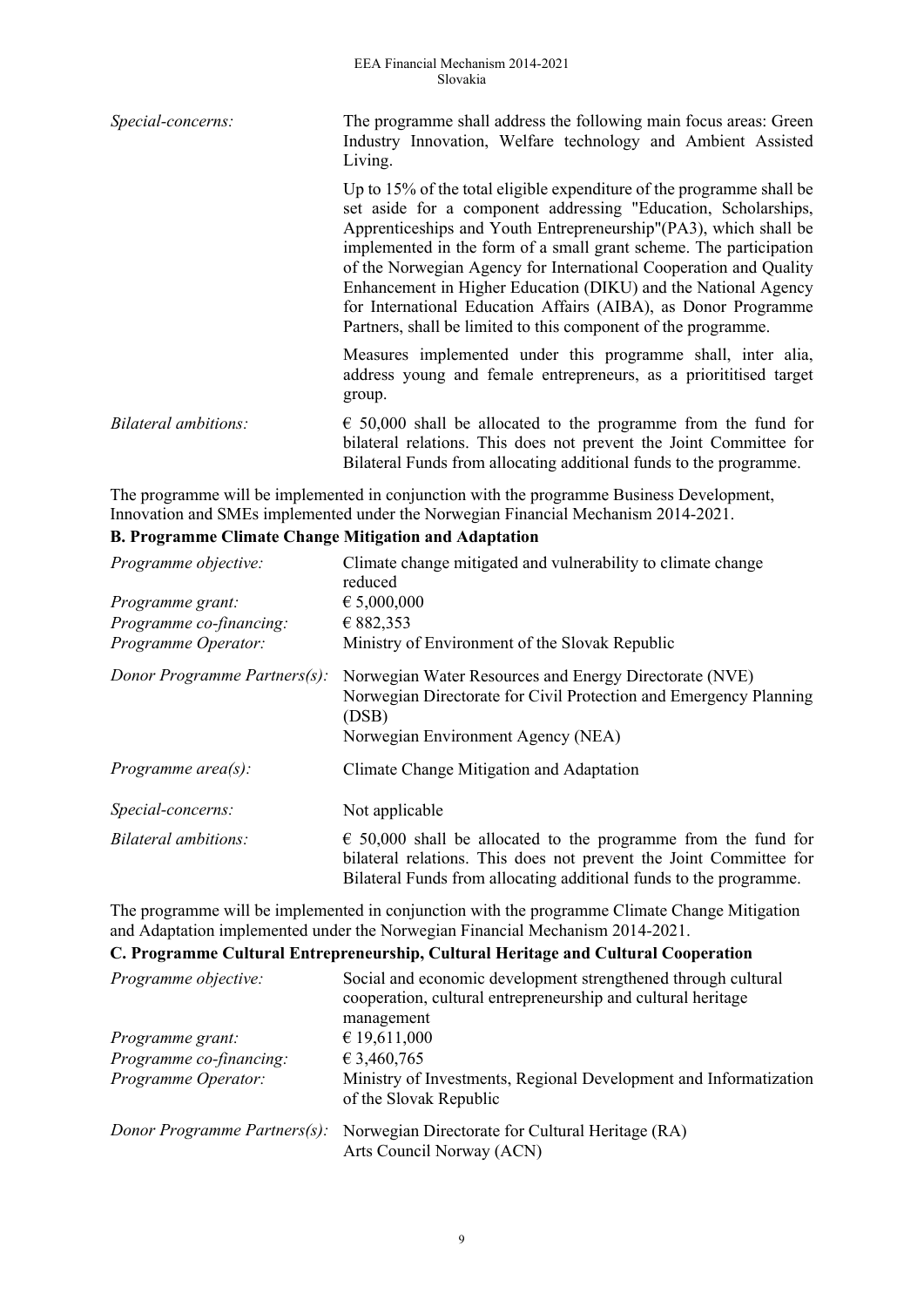| Programme $area(s)$ :       | Cultural Entrepreneurship, Cultural Heritage and Cultural<br>Cooperation                                                                                                                                                                                                                         |                                                                                                                                                                                                                                                                                                                                                                                                                                                                                                                                                  |  |  |  |
|-----------------------------|--------------------------------------------------------------------------------------------------------------------------------------------------------------------------------------------------------------------------------------------------------------------------------------------------|--------------------------------------------------------------------------------------------------------------------------------------------------------------------------------------------------------------------------------------------------------------------------------------------------------------------------------------------------------------------------------------------------------------------------------------------------------------------------------------------------------------------------------------------------|--|--|--|
| Special-concerns:           |                                                                                                                                                                                                                                                                                                  | The programme shall focus on the role that art, culture and cultural<br>heritage play in local and regional development; emphasis shall be<br>put on the potential of the cultural and creative sectors in relation to<br>social and economic development and their ability to reach out to the<br>broader public. Measures<br>addressing less developed<br>and<br>disadvantaged geographical areas and communities, valorisation of<br>cultural heritage, as well as facilitating networking between service<br>providers shall be prioritised. |  |  |  |
|                             | At least $\epsilon$ 2.5 million shall be available for a small grants scheme<br>addressing contemporary art and culture, as well as the promotion of<br>bilateral exchange of living art.                                                                                                        |                                                                                                                                                                                                                                                                                                                                                                                                                                                                                                                                                  |  |  |  |
|                             | the Roma population.                                                                                                                                                                                                                                                                             | This programme shall contribute to greater awareness about the<br>culture of social, ethnic and cultural minorities and groups, including                                                                                                                                                                                                                                                                                                                                                                                                        |  |  |  |
|                             | No more than 60% of the total eligible expenditure of the programme<br>shall be available for infrastructure (hard measures).                                                                                                                                                                    |                                                                                                                                                                                                                                                                                                                                                                                                                                                                                                                                                  |  |  |  |
|                             | The relevant public institution(s) in the Slovak Republic in charge of<br>the policy area in question, including the Ministry of Culture, shall be<br>actively involved in the preparation and implementation of the<br>specifically as member(s) of the Cooperation<br>programme,<br>Committee. |                                                                                                                                                                                                                                                                                                                                                                                                                                                                                                                                                  |  |  |  |
| <b>Bilateral ambitions:</b> | $\epsilon$ 125,000 shall be allocated to the programme from the fund for<br>bilateral relations. This does not prevent the Joint Committee for<br>Bilateral Funds from allocating additional funds to the programme.                                                                             |                                                                                                                                                                                                                                                                                                                                                                                                                                                                                                                                                  |  |  |  |
| Pre-defined projects:       | Name of<br>project:                                                                                                                                                                                                                                                                              | "Pro Monumenta - prevention by maintenance"                                                                                                                                                                                                                                                                                                                                                                                                                                                                                                      |  |  |  |
|                             | Description:                                                                                                                                                                                                                                                                                     | Support to a project building on the pre-defined<br>Monumenta<br>project<br>"Pro<br>- prevention<br>by<br>maintenance" under the SK05 programme (2009-<br>2014).                                                                                                                                                                                                                                                                                                                                                                                 |  |  |  |
|                             | Project-<br>Promoter:                                                                                                                                                                                                                                                                            | Monuments Board of the Slovak Republic                                                                                                                                                                                                                                                                                                                                                                                                                                                                                                           |  |  |  |
|                             | Donor Project<br>Partner:<br>Project<br>Partner(s):                                                                                                                                                                                                                                              | Norwegian Directorate for Cultural Heritage (RA)                                                                                                                                                                                                                                                                                                                                                                                                                                                                                                 |  |  |  |
|                             |                                                                                                                                                                                                                                                                                                  | <b>TBD</b>                                                                                                                                                                                                                                                                                                                                                                                                                                                                                                                                       |  |  |  |
|                             | Maximum-<br>grant:                                                                                                                                                                                                                                                                               | € 1,500,000                                                                                                                                                                                                                                                                                                                                                                                                                                                                                                                                      |  |  |  |

|                     | D. Programme Cross-border Cooperation / Good Governance, Accountable Institutions, |  |  |  |
|---------------------|------------------------------------------------------------------------------------|--|--|--|
| <b>Transparency</b> |                                                                                    |  |  |  |

| Programme objective:           | Integrity and accountability of public administration improved    |
|--------------------------------|-------------------------------------------------------------------|
| Programme grant:               | $\epsilon$ 8,500,000                                              |
| <i>Programme co-financing:</i> | $\epsilon$ 1,500,000                                              |
| Programme Operator:            | Ministry of Investments, Regional Development and Informatization |
|                                | of the Slovak Republic                                            |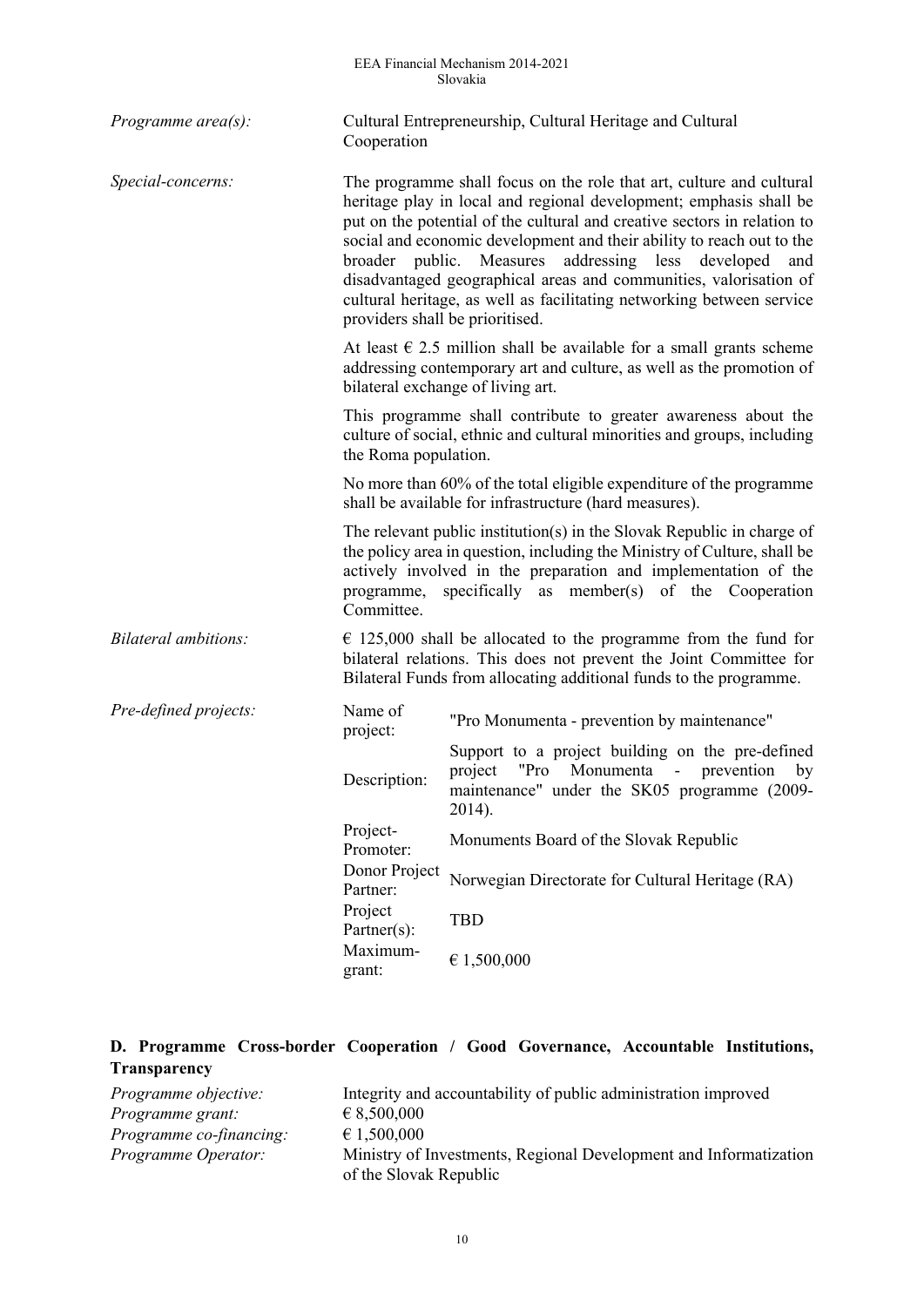#### EEA Financial Mechanism 2014-2021 Slovakia

|                                                     | Donor Programme Partners(s): Norwegian Barents Secretariat (BAR)                                                                                                                                                                                                                                                                                                                                                                                                                                                                                                                                                 |                                                                                                                                                                                                                                                                               |  |  |
|-----------------------------------------------------|------------------------------------------------------------------------------------------------------------------------------------------------------------------------------------------------------------------------------------------------------------------------------------------------------------------------------------------------------------------------------------------------------------------------------------------------------------------------------------------------------------------------------------------------------------------------------------------------------------------|-------------------------------------------------------------------------------------------------------------------------------------------------------------------------------------------------------------------------------------------------------------------------------|--|--|
| <b>International Partner</b><br>$Organisation(s)$ : | Organisation for Economic Co-operation and Development (OECD)                                                                                                                                                                                                                                                                                                                                                                                                                                                                                                                                                    |                                                                                                                                                                                                                                                                               |  |  |
| Programme $area(s)$ :                               |                                                                                                                                                                                                                                                                                                                                                                                                                                                                                                                                                                                                                  | Good Governance, Accountable Institutions, Transparency                                                                                                                                                                                                                       |  |  |
|                                                     | Rule of Law                                                                                                                                                                                                                                                                                                                                                                                                                                                                                                                                                                                                      | Effectiveness and Efficiency of the Judicial System, Strengthening                                                                                                                                                                                                            |  |  |
| Special-concerns:                                   | The programme shall address two main components: Good<br>governance: Improving the efficiency and transparency of the Slovak<br>state institutions. Projects addressing anti-corruption, a more efficient<br>public procurement system and the efficiency of the judiciary shall be<br>prioritised under this component. A pre-defined project, contributing<br>to the improvement of the public procurement environment, the<br>application of the principles of value for money and Results Based<br>Management in Slovakia, may be considered during the concept note<br>phase, in cooperation with the OECD. |                                                                                                                                                                                                                                                                               |  |  |
|                                                     | Cross-border cooperation (CBC) with the Ukraine In addition to the<br>pre-defined project mentioned below, measures fostering institutional<br>cross-border co-operation shall be supported through open calls. At<br>least $\epsilon$ 2.5 million shall be set aside under this component for this<br>purpose. The participation of the Barents Secretariat, as Donor<br>Programme Partner, shall be limited to this component of the<br>programme.                                                                                                                                                             |                                                                                                                                                                                                                                                                               |  |  |
|                                                     |                                                                                                                                                                                                                                                                                                                                                                                                                                                                                                                                                                                                                  | A maximum level of funding available from the total eligible<br>expenditure of the programme for infrastructure (hard measures) shall<br>be identified in the concept note.                                                                                                   |  |  |
| Bilateral ambitions:                                | $\epsilon$ 75,000 shall be allocated to the programme from the fund for<br>bilateral relations. This does not prevent the Joint Committee for<br>Bilateral Funds from allocating additional funds to the programme.                                                                                                                                                                                                                                                                                                                                                                                              |                                                                                                                                                                                                                                                                               |  |  |
| Pre-defined projects:                               | A project building on the results of the project 'SOS-Alert Solution,<br>Cross-border cooperation project for enhanced detection and<br>interception of illicit CBRN materials on the Slovakian-Ukrainian<br>Border' supported by SK08 (2009-2014)                                                                                                                                                                                                                                                                                                                                                               |                                                                                                                                                                                                                                                                               |  |  |
|                                                     | Name of<br>project:                                                                                                                                                                                                                                                                                                                                                                                                                                                                                                                                                                                              | project building on the results of the project 'SOS-<br>Alert Solution, Cross-border cooperation project for<br>enhanced detection and interception of illicit CBRN<br>materials on the Slovakian-Ukrainian Border'<br>supported by SK08 (2009-2014)                          |  |  |
|                                                     | Description:                                                                                                                                                                                                                                                                                                                                                                                                                                                                                                                                                                                                     | A project building on the results of the project 'SOS-<br>Alert Solution, Cross-border cooperation project for<br>enhanced detection and interception of illicit CBRN<br>Slovakian-Ukrainian<br>materials<br>the<br>Border'<br><sub>on</sub><br>supported by SK08 (2009-2014) |  |  |
|                                                     | Project-<br>Promoter:                                                                                                                                                                                                                                                                                                                                                                                                                                                                                                                                                                                            | Bureau of Border and Foreign Police of the Presidium<br>of the Police Force                                                                                                                                                                                                   |  |  |
|                                                     | Donor Project <sub>TBD</sub><br>Partner:                                                                                                                                                                                                                                                                                                                                                                                                                                                                                                                                                                         |                                                                                                                                                                                                                                                                               |  |  |
|                                                     | Project<br>$\text{Patterner}(s)$ :                                                                                                                                                                                                                                                                                                                                                                                                                                                                                                                                                                               | The Norwegian Radiation Protection Authority<br>(NRPA)                                                                                                                                                                                                                        |  |  |